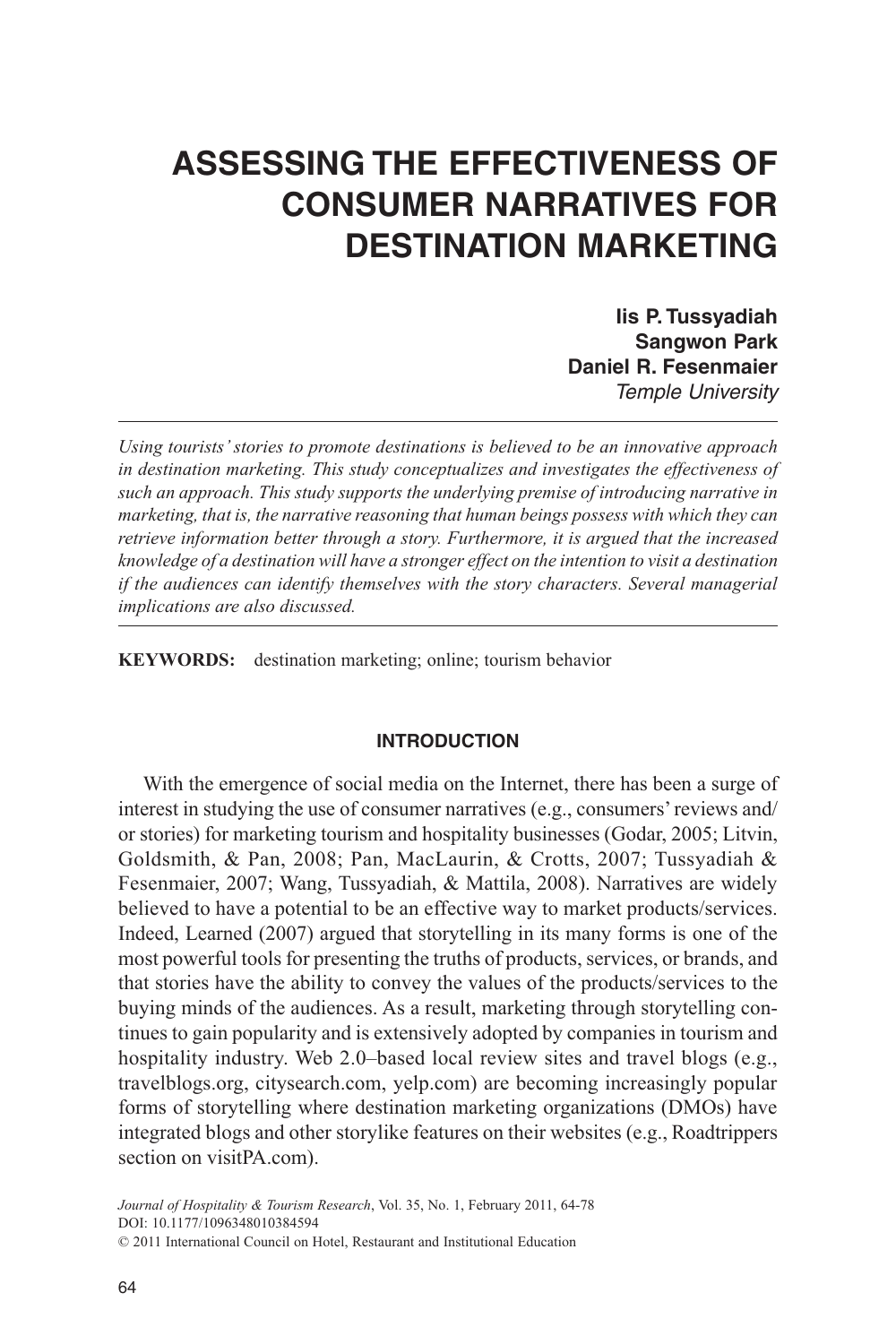Previous work on the use of narratives in the field of advertising has focused on the influence of narrative structure to audiences' information processing (Adaval & Wyer, 1998; Escalas, 2004a, 2004b). Indeed, this research suggests that narratives are extremely effective in conveying information and influencing evaluation about products/services because of their ability to help audiences simulate mental models of the product benefits. Adaval and Wyer (1998) found that consumers tend to favorably evaluate products about which the information is conveyed through narratives (i.e., in thematically and temporally related sequence) instead of merely a list of attributes; this claim is supported by the study of Mattila (2000, 2002). Escalas (20041, 2004b) introduced the term *mental simulation* in narrative processing, whereby it is argued that a consumer forms a cognitive construction of the hypothetical scenario based on the chronology (i.e., temporal dimension) and causality (i.e., relational organization) of the story. In a more recent study using a psycholinguistic paradigm, Luna (2005) argued that an accurate and integrated mental representation of ad contents is influential for ad comprehension and evaluation. He further claimed that to form the integrated mental representation, the text in an ad should be coherent and possess referential continuity.

In the field of tourism and hospitality, narrative marketing is particularly significant since tourism and hospitality products are characterized with their experiential values. Polkinghorne (1997), Gabriel (2000), and Mattila (2000, 2002) argue that stories are uniquely effective in representing and conveying lived experiences because they offer a logic for the narrators and audiences, and therefore, narrative appeals should be effective in communicating the value of tourism and hospitality as experiential products to audiences (Mattila, 2000, 2002; Padgett & Allen, 1997). Recent studies on consumer narratives in the context of tourism marketing have focused on analyzing the contents of travelers' stories for their implications to destination marketing (Pan et al., 2007; Tussyadiah & Fesenmaier, 2008). Using narrative theory and following the narrative structure analysis proposed by Escalas (2004a, 2004b), and more recently, Tussyadiah and Fesenmaier (2008) proposed a methodology for assessing the effectiveness of narrative marketing by extracting the key marketing strategies from blog contents of a DMO website. Despite their contribution to the better understanding of the role of tourists' stories from the perspective of the organization, the study did not directly evaluate the marketing effectiveness of stories. To that end, this study assesses the effectiveness of using consumers' stories for marketing tourism and hospitality products by analyzing the relationship between story comprehension and product evaluation and, more important, the behavioral intention of audiences. Based on these results, this study also offers several managerial implications for DMOs and other tourism and hospitality businesses wishing to use narratives as part of their destination marketing strategy.

#### **MARKETING THROUGH NARRATIVES**

Narrative, and the act of narrating, has been a subject of research across different disciplines. Most of this research came to a common belief that narrative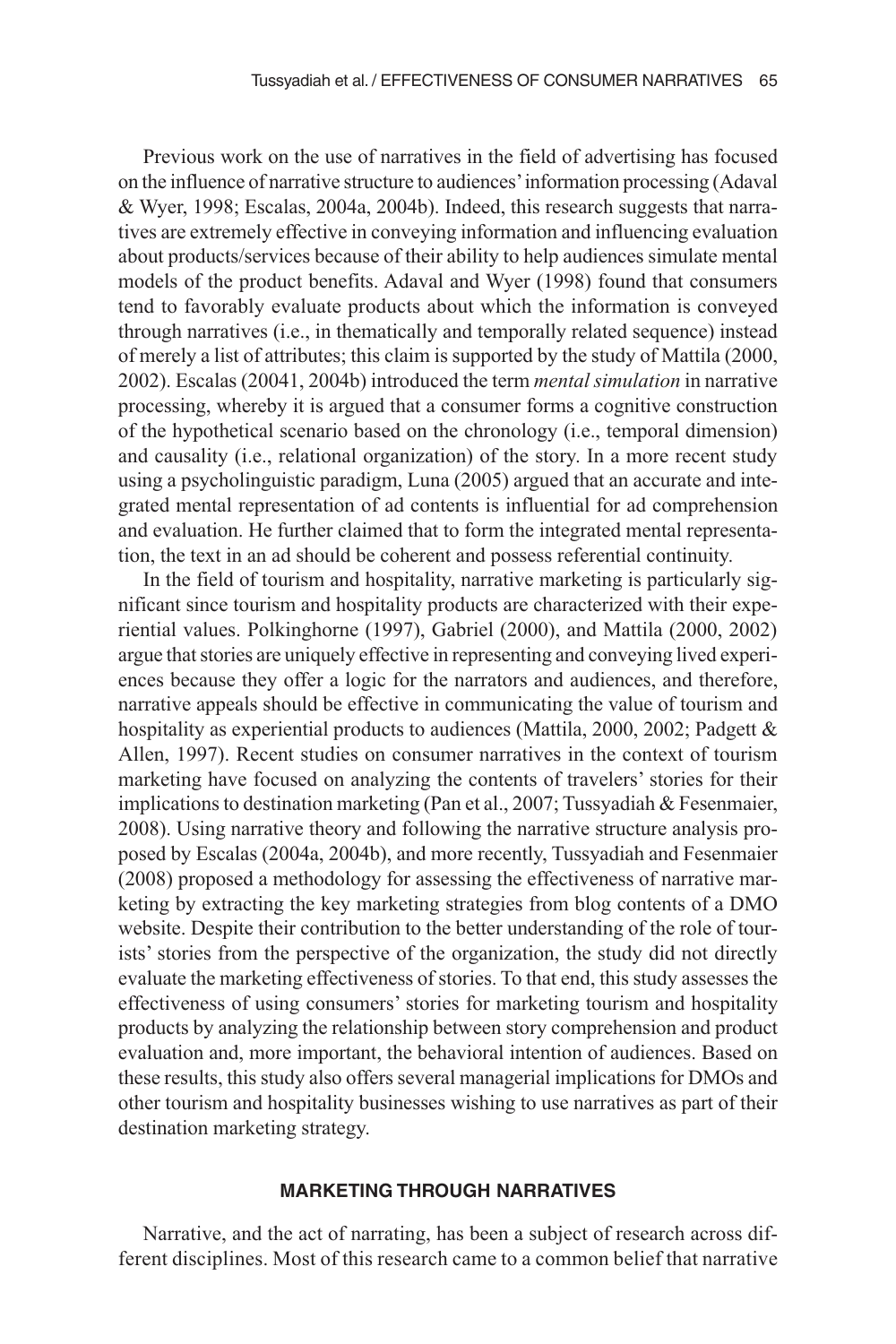is the most effective device to understand human experience. In other words, it is argued that we can understand the ways people (and we) experience the world through understanding stories. Based on his comprehensive literature review in the field of anthropology, literary theory, philosophy, psychology, geography, organizational theory, and many other disciplines, Craig (2007) suggests that narrative is the most likely medium to capture human experience as lived in context and over time. One of the fundamental assumptions that support such research is the idea that human beings and stories are intertwined and that narrative is the closest attempt to understand experience (Andrews, 2000; Connelly & Clandinin, 1990; Eakin, 1999; Varaki, 2007). Furthermore, Mattila (2000) argues that the facts of an experience are constituted by its sequence of events; the act of narrating involves interconnecting these facts into a pattern or structure representing the experience. Thus, as experience is a narrative phenomenon, stories and the process of storytelling act as a device for interpreting experience.

Additionally, research indicated that narratives can be viewed as a means to make sense of decision and action. Sarbin (1986) proposed the term *narratory principle* whereby people think, feel, act, and make moral choices according to narrative structures. More recently, Gabriel (2000) argued that the process of storytelling can be considered as the process of meaning making, that is, people create stories to make sense of their lives. He argued that there are mechanisms through which meaning is generated in narratives and that represent either a way of making sense of specific parts of the narratives or a way of making connections between different parts. That is, a story can act as a contributing value justification for human action (Cragan & Shields, 1998). Following from this research, it is argued that narratives offer the potential to persuade by encouraging people to make desired (from the sellers' perspective) choices. The following sections describe the results of research related to narrative processing, narrative structure, and narrative transportation that provide a theoretical framework guiding this study (see Figure 1).

#### **Narrative Reasoning and Narrative Processing**

The underlying premise of narrative in information processing is that people possess (use and can develop) a skill called narrative reasoning. Worth (2005) argues that people have the capacity to reason narratively in order to have a more comprehensive understanding of the human experience and that narrative knowledge (i.e., knowing what it is like) is beyond the traditional form of knowledge (i.e., knowing how and knowing what; Worth, 2005). Polkinghorne (1988) indicates that narrative reasoning is different from discursive reasoning: Whereas discursive reasoning captures the logic; narrative reasoning is related with imagination. Narrative processing is the process of retrieving the readily available information in a story. As imagination has the potential to help facilitate causal judgments of likely future events, the capacity to imagine and narrative meaning construction are intertwined (Worth, 2005). Formulating narrative processing in the context of advertising, Escalas (2004a, 2004b) defines the concept of mental simulation in which audiences form an imitative mental representation of events (i.e., in the form of a story) and the process of narrative transportation, which is defined as the immersion into the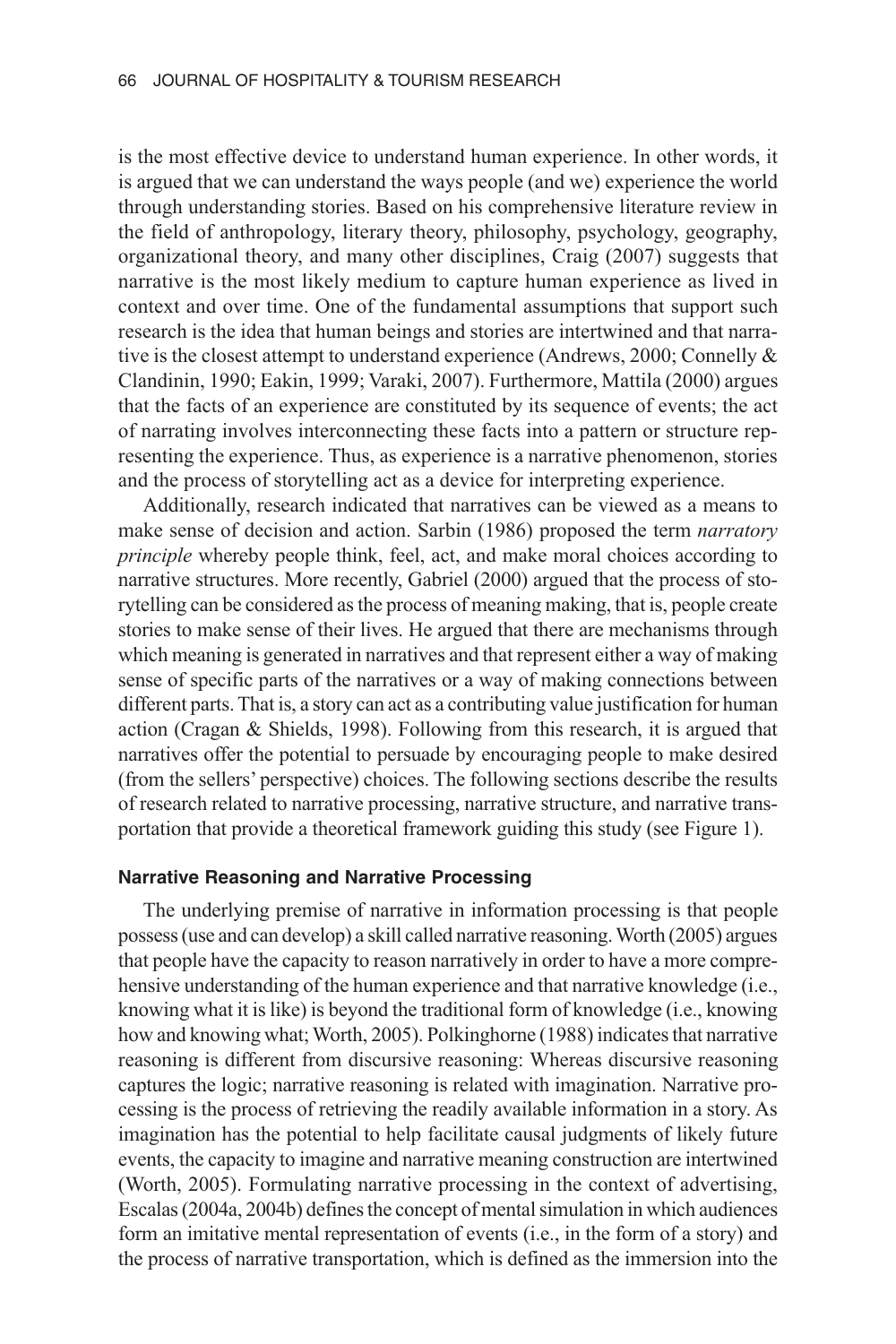

**Figure 1 Proposed Framework of Narrative Persuasion**

text (i.e., a situation where a person becomes lost in a story). Furthermore, researchers in psychology define mental simulation as the "instruction to imagine," meaning that narrative has the potential to be persuasive. Extensive research indicates that the narrative power of a story has the ability to "manipulate" mass audiences (Boje, 1999). Thus, it is proposed that stories have the ability to encourage audiences to "imagine" (i.e., to form a mental representation of) the consumption of a product/ service. That is, within the context of destination marketing, tourist stories help audiences gain information about a place by recognizing coherence in the story, which, in turn, generates the motivation to visit the destination.

#### **Narrative Structure**

In the attempt to conceptualize the definition of narrative, most scholars focus on its structure and features (i.e., what constitutes a narrative). One of the widely appraised descriptions of narrative structure is the concept of "narrative connection" introduced by philosopher Noël Carroll (2001). In outlining the theory of narrative, Carroll provides a networked notion that emerged from a number of important features within narrative that are connected together to make the narrative understandable. He argues that the narrative connection can be obtained when

(1) the discourse represents at least two events and/or states of affairs (2) in a globally forward-looking manner (3) concerning the career of at least one unified subject (4) where the temporal relations between the events and/or states of affairs are perspicuously ordered, and (5) where the earlier events in the sequence are at least causally necessary conditions for the causation of later events and/or states of affairs (or are contributions thereto). (Carroll, 2001, p. 126)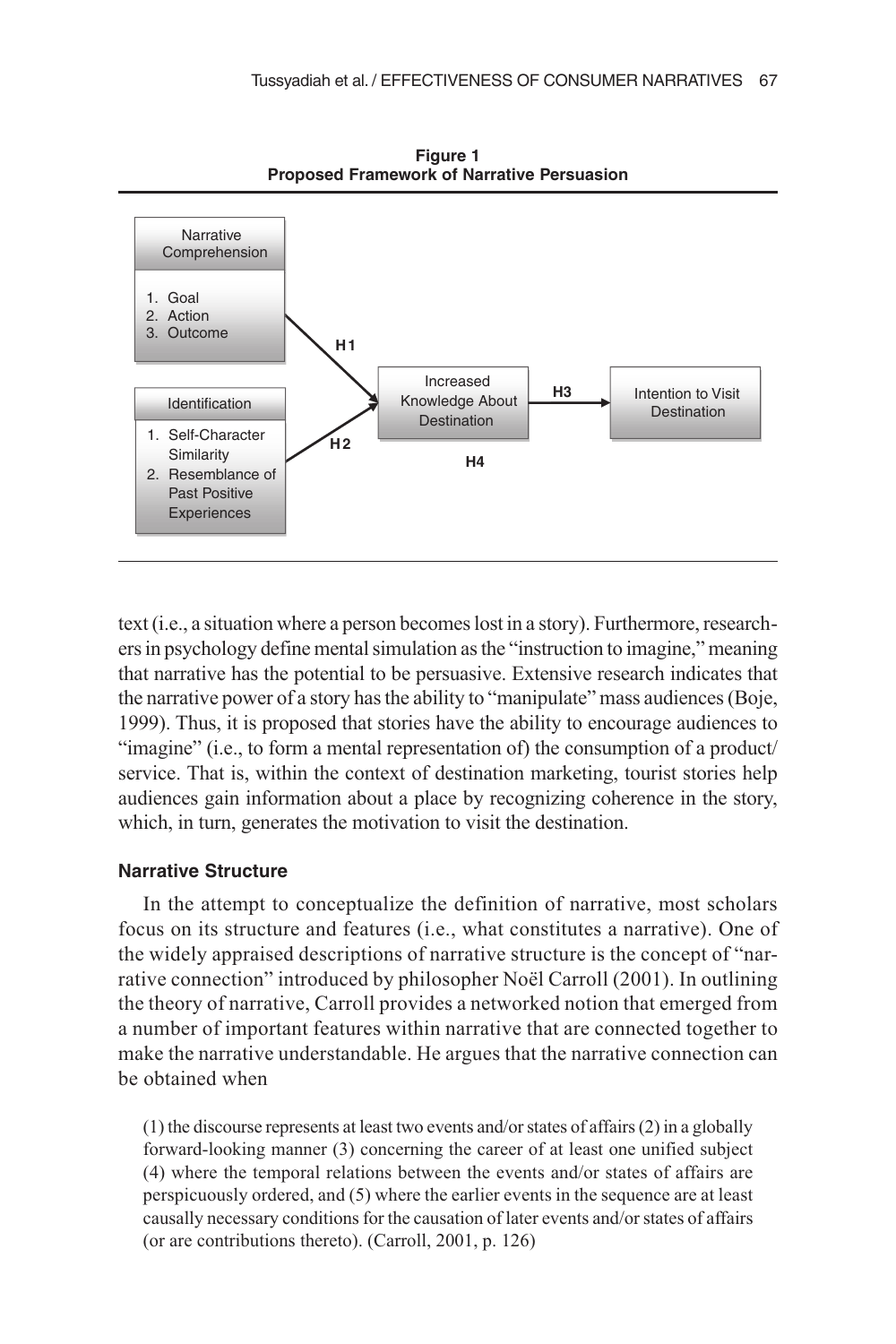Based on Carroll's (2001) argument, narrative discourse is not merely a list of several events or state of affairs but must include a sequence of events, which implies a temporal ordering. However, a mere temporally ordered list of events cannot be considered narrative because it has no unified subject. Another condition often suggested that links the multiple states together in a way that would make a sequence identifiable as a narrative is causation (Carroll, 2001; Worth, 2005). Furthermore, the description of narratives must also focus on the transition from one event to another, which defines a narrative with its beginning and end. This refers to the construction of a plot. The plot crafts the multiple events into a story (Carroll, 2001; Worth, 2005). Indeed, Jameson (2001) argues that plot holds a story together as an abstract concept that explains the nature of a narrative. Furthermore, Ricoeur (1984) claims that a story must be an organization of events into an intelligible whole such that audience can always capture the "thought" of the story. Akin to the aforementioned concepts, Escalas (2004a, 2004b) suggests two elements that characterize a narrative: temporal dimension and relational organization. Temporal dimension refers to a plot, which is translated by Escalas as the chronological nature of a narrative. Thus, a narrative is composed of episodes within a time line that characterize a narrative into its beginning, middle, and end. Relational organization refers to the causality within a narrative; that is, a narrative consists of an episode schema that explains the characters' goal– action–outcome. These conditions (of the narrative structure) are believed to influence the narrative processing that affects audiences' information processing and, in the end, behavior toward advertisements. Based on these notions of narrative and narrative structure, it is hypothesized that

- *Hypothesis 1a:* The ability to comprehend the plot and schema of tourists' stories as indicated by understanding the reasons for actions will increase the overall knowledge about the destination.
- *Hypothesis 1b:* The ability to comprehend the plot and schema of tourists' stories as indicated by understanding action will increase the overall knowledge about the destination.
- *Hypothesis 1c:* The ability to comprehend the plot and schema of tourists' stories as indicated by understanding the outcomes of action will increase the overall knowledge about the destination.

## **The Role of Self in Mental Simulation**

Escalas (2004a) also states that "while one can mentally simulate an episode involving other people, mental simulation typically involve the self" (p. 38). Furthermore, Phillips, Olson, and Baumgartner (1995) suggest the term *consumption visions*, whereby consumers form self-constructed mental simulations of future consumption situations. They assert that the consumption visions can motivate consumption behavior because these visions involve self-enacting, detailed, product-related behavior. The self–brand connection may be formed based on the perceived psychological benefits from the product (Escalas, 2004b). People are motivated to act positively toward a product if they could see themselves in the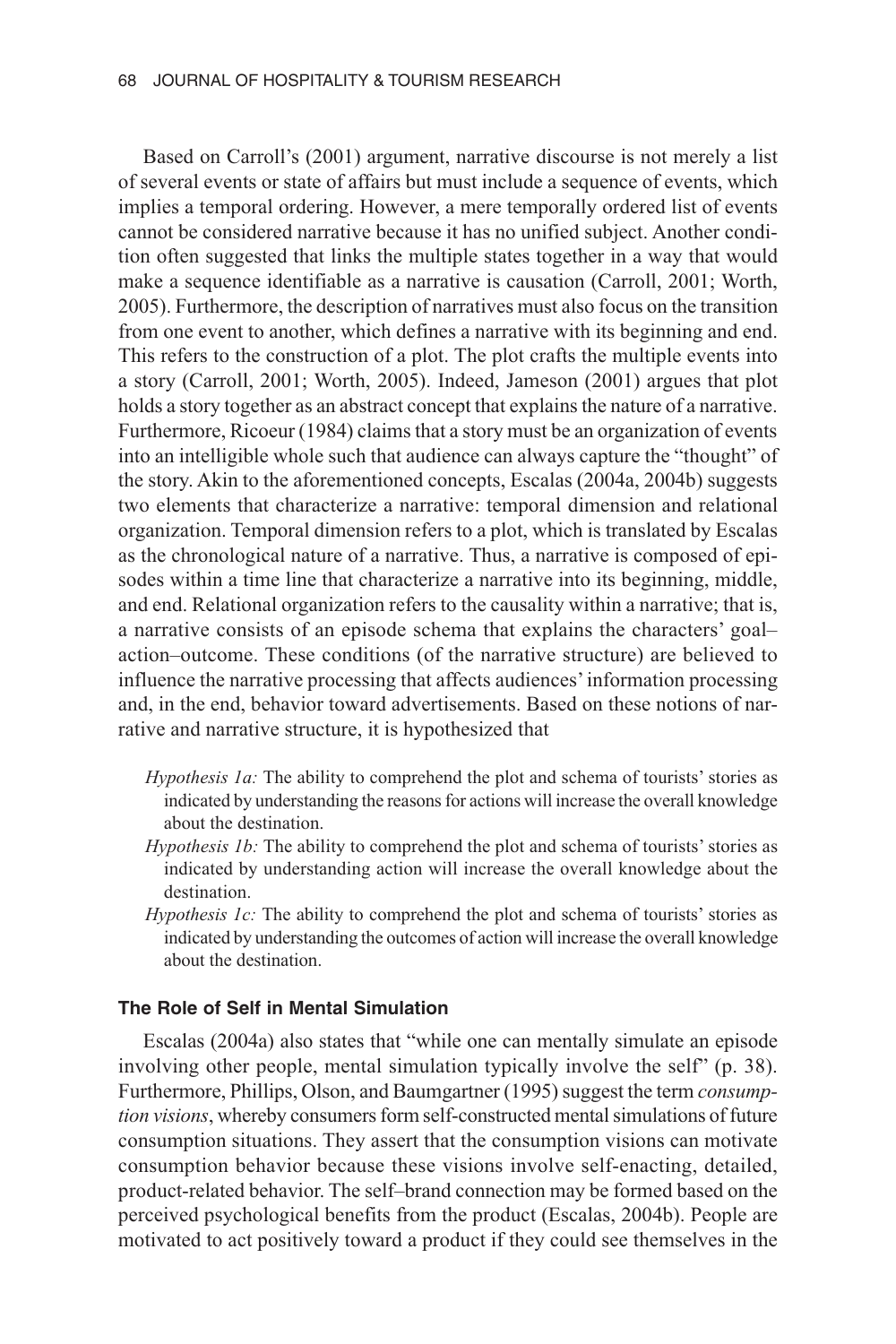self-constructed mental stories (within the settings described in the narratives) as deriving values from consuming the product. In other words, people will have positive attitudes toward products in self-relevant stories (Feagin, 2007).

When relating to a story, a consumer might link the products in a narrative to the achievement of self-related goals. The connection is a result of a process of mapping the goal–action–outcome structure within the narrative with self-related stories in the memory. This mapping process can be achieved through the association of self with the narratives. Therefore, it is argued that audiences will be able to imagine the benefits of consuming the same products with the characters in the stories if: (a) they see themselves as similar to the characters (i.e., the audiences think that the characters resemble themselves) and/or (2) they can relate the story to stories stored in their memories (i.e., the audiences recognize similar occurrences in the past). Hence, it can be suggested that the overall knowledge about the destination will increase when audiences can relate to the character(s) within the story and can identify with the story character(s). This, in turn, provides the foundation for the following hypotheses:

*Hypothesis 2a:* The ability to identify with character(s) in the narratives will increase the overall knowledge about the destination.

*Hypothesis 2b:* The ability to identify resemblance to own past positive experience in the narratives will increase the overall knowledge about the destination.

Furthermore, following Vogt and Fesenmaier (1998) and others (Fodness & Murray, 1999; Hwang, Gretzel, & Fesenmaier, 2006; Vogt, Fesenmaier, & McKay, 1993), it is argued that when audiences are able to develop better knowledge about a destination, they will be able to assess and evaluate the value of the destination. This, in turn, will influence the intention to visit the destination. Hence, visit intention is hypothesized to increase significantly, led by the increased knowledge resulting from the narrative reasoning and processing. Thus, it is hypothesized that:

*Hypothesis 3:* The increased knowledge of a destination will influence the intention to visit the destination.

Finally, following the concept of consumption visions proposed by Phillips et al. (1995), it is argued that one's attitude toward ads is influenced by the ability to form a mental construct of the consumption. That is, since the process of forming the mental construct of consumption involves self-enactment, the intention to visit the destination depends on one's ability to relate to the consumption settings *and* the consumption outcome. The ability to identify similarities of self with the story character(s) will generate the consumption vision, that is, the audience will have a better picture of himself or herself consuming the product. Hence, identification of self in the stories will lead to intention to consume the product. The process of relating self with the stories to form the consumption visions can also be influenced by the past experiences—the audience will develop the purchase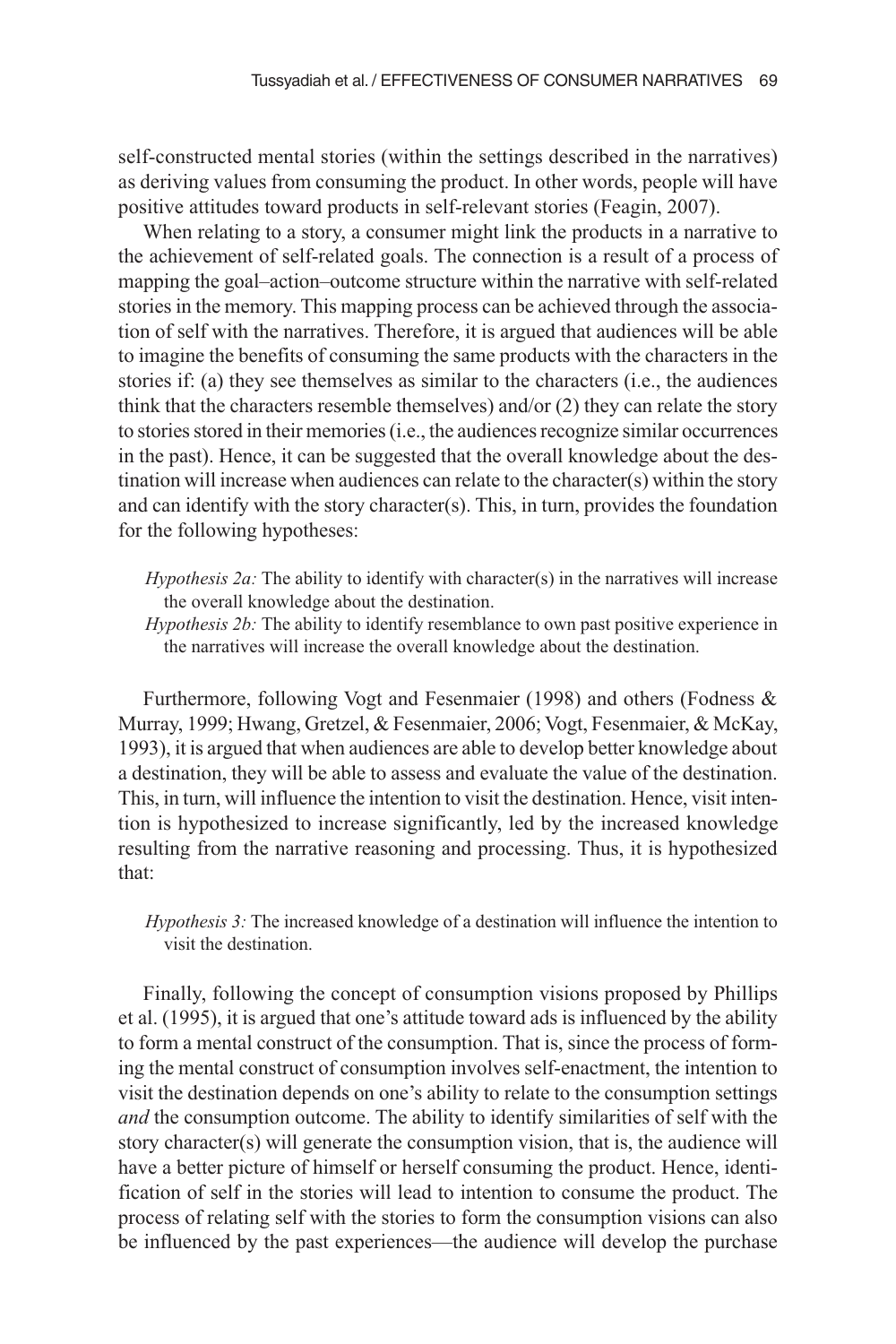intention if they perceive that the process and outcome of consumption is similar to their past positive consumption experiences stored in their memories. Thus, it is hypothesized that:

*Hypothesis 4a:* Identification of similarity between the self and the character(s) in the story will influence the intention to visit the destination.

*Hypothesis 4b:* Identification of resemblances to past positive experience will influence the intention to visit the destination.

## **RESEARCH METHOD**

The goal of this study is to assess the effectiveness of destination marketing using tourists' stories. Several conditions were considered to select the stories for this study: (a) the stories must be written by actual tourists, (b) the stories must portray tourism experiences at the destination, and (c) the stories must be made available to audiences by a DMO for marketing purposes. The blog section of Pennsylvania Tourist Office website (visitPA.com) was selected for the study as it invites travelers to Pennsylvania to share their experiences within the state and thus appears to meet the conditions. Interested public can submit their stories to the Pennsylvania Tourist Office. Stories are then selected and edited before publishing. The website features six different story genres; a story genre contains three to four trips to different parts of Pennsylvania and each trip contains several stories about daily tourism experience (see Tussyadiah & Fesenmaier, 2008). The stories posted on four blog themes were used as stimuli for data collection.

A survey based on narrative structure items of Escalas's (2004a, 2004b) was designed. In particular, the first part of questionnaire consists of questions about "Identification," which are self-character identification/similarity (i.e., "I think the travelers in the stories could have been me") and resemblance to past experiences (i.e., "The plots of the stories remind me of my own past trip experiences"). The second section, on the other hand, consists of three questions related to audiences' understanding of the stories and focus on obtaining a general understanding of the plot and identification of the episode schema, which are related to the character(s)' goals, actions, and outcomes (i.e., "I know exactly the reasons why they took the trips," "I can fully understand the storytellers' feelings and emotions while they were traveling," and "I think they have achieved their goals by doing the trip activities described in the stories"). Furthermore, there is a question measuring increased knowledge about the destination (i.e., "I know the tourist spots in Pennsylvania better through the stories") and the intention to visit the destination (i.e., "I would like to visit the same places described in the stories to have similar experiences with the storytellers"). All questions were assessed on a 5-point Likerttype scale (i.e., 1 for *strongly disagree* and 5 for *strongly agree*). The last part of the questionnaire was designed to collect information regarding the demographic characteristics of the participants.

A preliminary study was conducted to provide initial feedback on the conceptual framework and the wording of the questionnaire. Based on these responses, a final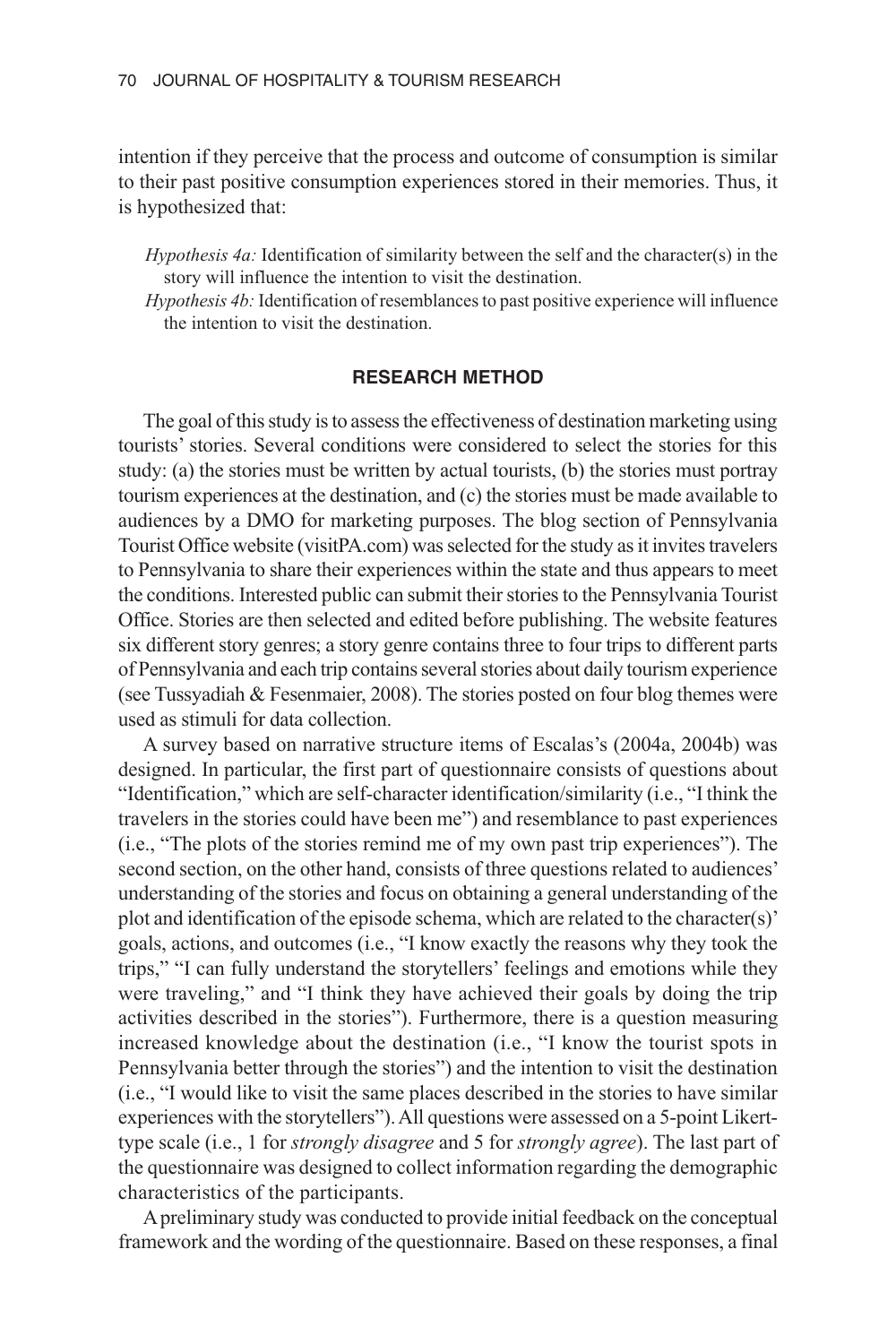questionnaire was developed and used as the basis of this study. A total of 250 students enrolled in four introductory classes in tourism from Spring 2007 to Fall 2008 of a large university located in Northeastern United States were asked to fill out the questionnaire as an additional task to the required class assignment on blog marketing; additionally, members of independent student clubs within the same university were invited to participate. This effort resulted in a total of 302 (242 students enrolled in introductory tourism courses and 60 student club members) usable responses. Students were chosen for this particular study based on the fact that most bloggers (i.e., both writers and readers) are younger. Furthermore, according to the MacKay and Smith (2005), younger respondents recall the written description about tourism destinations better than older respondents. The task was a take-home assignment; each student was given a specific URL of a series of stories on the RoadTrippers Blog. Stories assigned to a particular student were written by the same storyteller(s) in a chronological order. All students were required to read the stories thoroughly by navigating through all the provided links on the specified URL address (http://www.experiencepa.com/visitpa/roadTrippers.pa).

This study employs path analysis to examine the hypothesized relationships between constructs developed in the model outlined in Figure 1 (Hair, Anderson, Tatham, & Black, 1998) and was estimated using AMOS 16 (Arbuckle, 2007). Path analysis was deemed appropriate for this study as it can be used to assess the strength of direct and indirect relationships among a set of variables in which only one single indicator is taken into account per each variable (Yavas, Karatepe, Avci, & Tekinkus, 2003).

#### **FINDINGS**

The participants in this study were dominantly female (60%) and in the agegroup of 18 to 24 years (65.1%), followed by 25 to 34 years (29.8%), 35 to 44 years (2.5%), and 45 to 54 years (2.5%). Before examining the hypothetical model, several statistical tests were conducted to assess the extent of differences between respondents from two different data collection procedures. Specifically, the results of a series of *t* tests indicate that the respondents are statistically similar in terms of intention to visit the destination (i.e., initial group mean = 3.33, additional group mean  $= 3.28$ ,  $t = .35$ ,  $p = .73$ ) and degree of knowledge about the destination (i.e., initial group mean = 3.43, additional group mean =  $3.61$ ,  $t = -1.28$ ,  $p = .20$ ). Thus, it was concluded that there is no unwanted differences based on sample collection procedures.

Following this preliminary analysis, correlation analysis was employed to examine the pairwise relationships among all variables considered in the model. As presented in Table 1, the signs of the correlations between the variables appear to be reasonably consistent with the proposed conceptual model. Variables representing "Narrative Comprehension" (i.e., "Action" and "Outcome") correlate positively with "Increased Knowledge" (*r* = .14 and .13, *p* < .05); however, "Goal" does not correlate with the "Increased Knowledge." In addition, all "Narrative Comprehension" variables significantly correlate with "Intention to Visit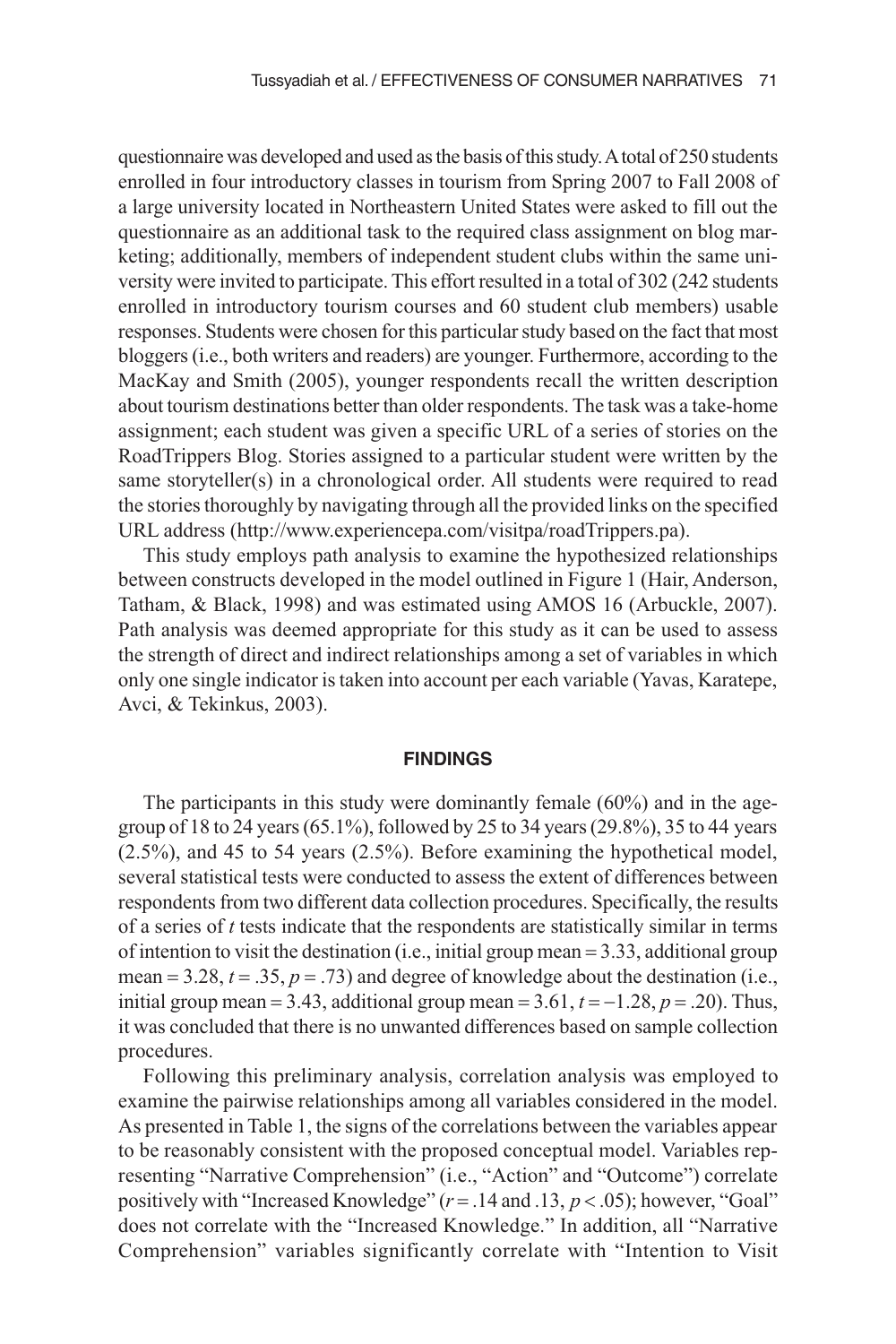| Correlation Matrix Among Measured Variables |                                          |               |               |               |                |                |                |                |  |  |
|---------------------------------------------|------------------------------------------|---------------|---------------|---------------|----------------|----------------|----------------|----------------|--|--|
| Variables                                   |                                          | 1             | 2             | 3             | 4              | 5              | 6              | 7              |  |  |
|                                             | 1. Comprehension<br>of Goal              |               |               |               |                |                |                |                |  |  |
|                                             | 2. Comprehension<br>of Action            | $.29**$       |               |               |                |                |                |                |  |  |
|                                             | 3. Comprehension<br>of Outcome           | $.27**$       | $.29**$       |               |                |                |                |                |  |  |
|                                             | 4. Self-Character<br>Similarity          | $.13*$        | $.22**$       | $.14*$        |                |                |                |                |  |  |
|                                             | 5. Resemblance<br>to Past<br>Experiences | .02           | $.17***$      | .02           | $.39***$       |                |                |                |  |  |
|                                             | 6. Increased<br>Knowledge                | .071          | $.14*$        | $.13*$        | $.22***$       | $.22***$       |                |                |  |  |
|                                             | 7. Intention to Visit<br>Destination     | $.16**$       | $.23**$       | $.15*$        | $.46**$        | $.40**$        | $.30**$        |                |  |  |
| Mean (SD)                                   |                                          | 3.84<br>(.78) | 3.87<br>(.78) | 3.90<br>(.84) | 3.18<br>(1.16) | 3.11<br>(1.13) | 3.45<br>(1.05) | 3.32<br>(1.05) |  |  |

**Table 1 Correlation Matrix Among Measured Variables**

\**p* < .05. \*\**p* < .01.

Destination" ( $r = .16, .23$  and  $.15, p < .05$ ). Within the "Identification" variables, "Self-Character Similarity" has positive significant correlations with all variables in the model. "Resemblance to Past Experience" does not correlate with two of the "Narrative Comprehension" variables. On the other hand, "Resemblance to Past Experience" correlates significantly with "Increased knowledge" (*r* = .22, *p* < .01) and "Intention to Visit Destination" (*r* = .40, *p* < .01), which are dependent variables in the model; also, it correlates with "Action" and "Resemblance to Past Experience"  $(r = .17, p < .01)$ . Thus, it appears that each of the variables play different roles within the overall model of narrative persuasion.

Path analysis was then used to assess the direct and indirect relationships between the respective variables. Specifically, eight relationships were identified and tested based on the literature, (i.e., each of the individual variables in Hypotheses 1a, 1b, 1c, 2a, 2b, 3, 4a, and 4b were analyzed simultaneously). As can be seen in Table 2, the various goodness-of-fit statistics indicate that the model fits reasonably well; the model  $\chi^2$  value was 7.244 (degrees of freedom  $[df] = 3$ ,  $p = .065$ ) indicating that the hypothesized covariance structure is not significantly different from the observed covariance matrix. Also, the goodness-of-fit index (GFI), adjusted goodness-of-fit index (AGFI), normed fit index (NFI), Tucker–Lewis index (TLI), and comparative fit index (CFI) indicate that the model fits well (i.e., GFI = .993,  $AGFI = .937$ ,  $NFI = .97$ ,  $TLI = .88$ , and  $CFI = .983$ ). Finally, root mean square error of approximation (RMSEA) was calculated to evaluate the model fit (RMSEA = .069) as it adjusts for parsimony by assessing the discrepancy per degree of freedom in the model (Chi & Qu, 2008). As a result, all indexes measuring goodness of fit indicate an acceptable model.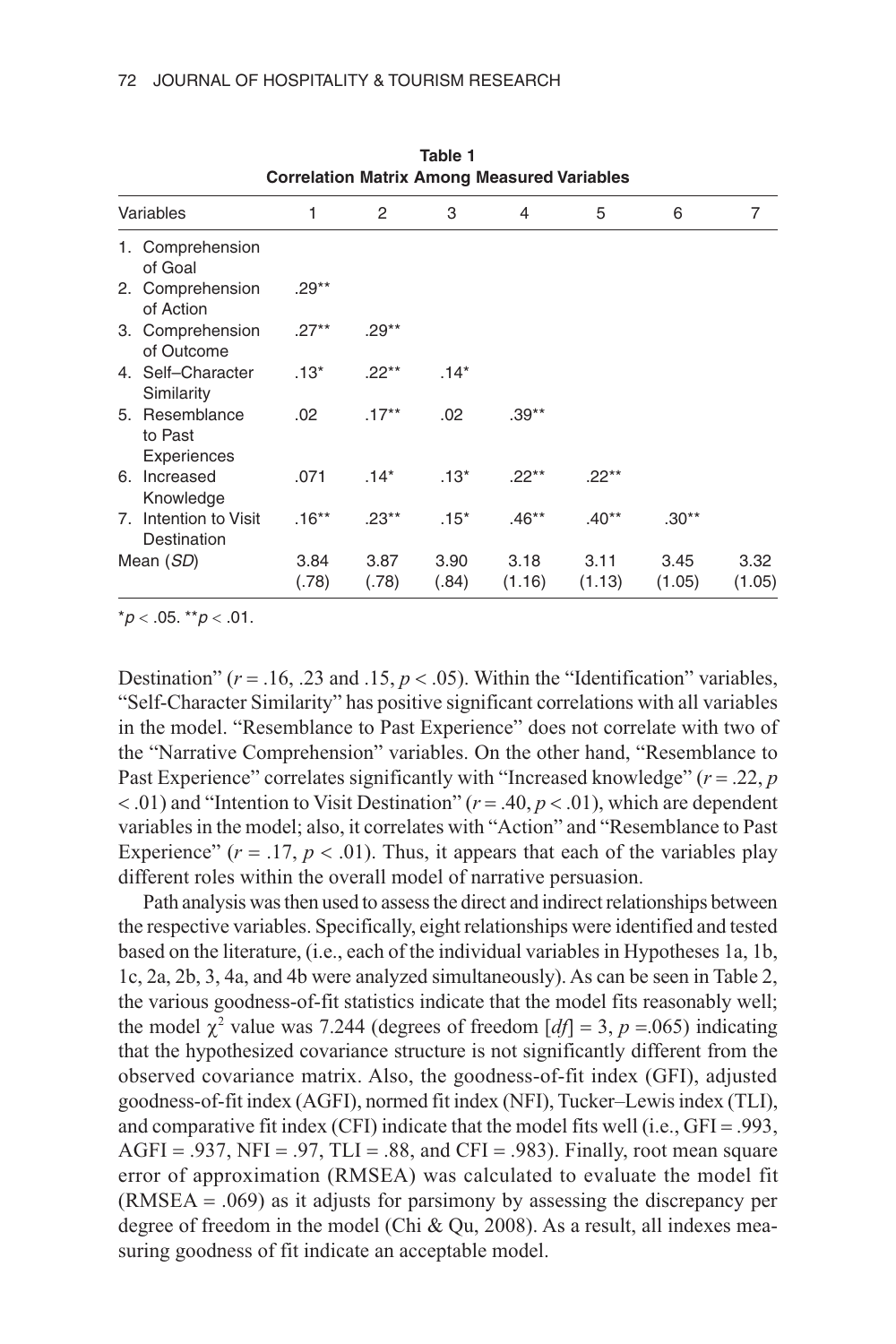|                                                                                                                                                                                                                                                                                                                                                                                                                                      |                                                                                                                  |                                                                                                                              | Indirect<br>Effects<br>Intention to<br>Visit<br>Destination |  |
|--------------------------------------------------------------------------------------------------------------------------------------------------------------------------------------------------------------------------------------------------------------------------------------------------------------------------------------------------------------------------------------------------------------------------------------|------------------------------------------------------------------------------------------------------------------|------------------------------------------------------------------------------------------------------------------------------|-------------------------------------------------------------|--|
| Paths                                                                                                                                                                                                                                                                                                                                                                                                                                | <b>Hypotheses</b><br>Testing                                                                                     | <b>Direct</b><br><b>Effects</b>                                                                                              |                                                             |  |
| Hypothesis 1a: Goal $\rightarrow$ Knowledge<br>Hypothesis 1b: Action $\rightarrow$ Knowledge<br>Hypothesis 1c: Outcome $\rightarrow$ Knowledge<br>Hypothesis 2a: Similarity $\rightarrow$ Knowledge<br>Hypothesis 2b: Past $\rightarrow$ Knowledge<br>Hypothesis 3: Knowledge $\rightarrow$ Intention to Visit<br>Hypothesis 4a: Similarity $\rightarrow$ Intention to Visit<br>Hypothesis 4b: Past $\rightarrow$ Intention to Visit | Not supported<br>Not supported<br>Not supported<br>Supported<br>Supported<br>Supported<br>Supported<br>Supported | .01( .14)<br>.06(1.00)<br>.09(1.57)<br>$.13(2.15)^*$<br>$.15(2.47)^*$<br>$.18(3.67)$ ***<br>$.32(6.02)$ ***<br>$.24(4.51***$ | .01<br>.01<br>.02<br>.02<br>.03                             |  |
| Model fit statistics<br>$\chi^2$<br>df<br><b>GFI</b><br><b>RMSEA</b><br><b>AGFI</b><br><b>NFI</b><br>TLI<br>CFI                                                                                                                                                                                                                                                                                                                      |                                                                                                                  | 7.24<br>3<br>.99<br>.06<br>.94<br>.97<br>.88<br>.98                                                                          |                                                             |  |
| Explanatory power $(R^2)$<br><b>SMC Knowledge</b><br><b>SMC</b> Intention to Visit                                                                                                                                                                                                                                                                                                                                                   |                                                                                                                  | .08<br>.30                                                                                                                   |                                                             |  |

**Table 2 Results of Path Analysis and Hypotheses Testing**

Note:  $GFI = goodness-of-fit index$ ; RMSEA = root mean square error of approximation;  $AGFI =$  adjusted goodness-of fit-index;  $NFI =$  normed fit index;  $TLI = Tucker–Lewis$  index; CFI = comparative fit index; SMC = squared multiple correlation  $(R^2)$ . \**p* < .05. \*\**p* < .01. \*\*\**p* < .001.

The hypothesized direct and indirect relationships in the proposed research model were simultaneously tested and the results are presented in Table 2 and Figure 2. As can be seen, the paths linking "Identification" variables with "Increased Knowledge" and "Intention to Visit Destination" are statistically significant, whereas all paths (see Hypothesis 1) linking "Narrative Comprehension" and "Increased Knowledge" are not statistically significant. Specifically, "Self–Character Similarity" is positively correlated with "Increased Knowledge" (Hypothesis 2a:  $\beta = .13, p < .05$ ), "Resemblance to Past Positive Experience" is positively correlated with "Increased Knowledge" (Hypothesis 2b: β = .15, *p* < .05), "Self-Character Similarity" is positively correlated "Intention to Visit Destination" (Hypothesis 4a: β = .32, *p* < .001), "Resemblance to Past Positive Experience" is positively correlated with "Intention to Visit Destination" (Hypothesis 4b:  $\beta$  = .24, *p* < .001), and finally,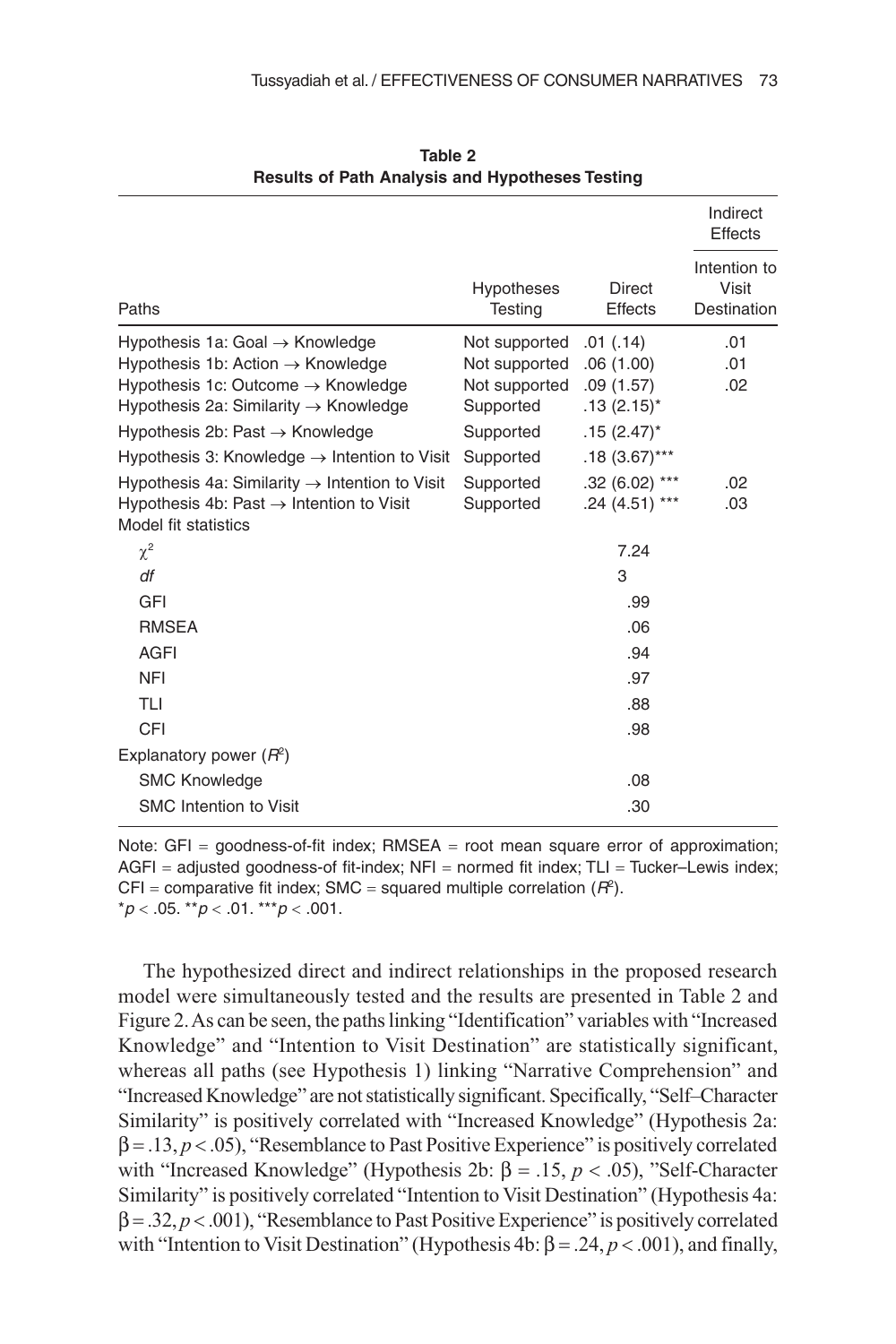

**Figure 2 Path Model of Narrative Persuasion**

Note: Model fit statistics: χ<sup>2</sup> = 7.24, *df* = 3, GFI = .99, RMSEA = .06, AGFI = .94, NFI = .97, TLI =  $.88$ , CFI =  $.98$ . GFI = goodness-of-fit index; RMSEA = root mean square error of approximation; AGFI = adjusted goodness-of-fit index; NFI = normed fit index; TLI = Tucker– Lewis index;  $CFI = \text{comparative fit index}.$ 

"Increased Knowledge" is positively correlated with "Intention to Visit Destination" (Hypothesis 3:  $\beta = .18$ ,  $p < .001$ ). The ability of the hypothesized path model to explain "Increased Knowledge" and "Intention to Visit the Destination" was assessed by squared multiple correlations; the results indicate that the three "Narrative Comprehension" variables and the two "Identification" variables account for 8.2% of the variance in "Increased Knowledge." This analysis also shows that "Self– Character Similarity" and "Resemblance to Past Positive Experience" account for about 30% of the variation in "Intention to Visit Destination." Finally, the indirect effects of the "Identification" variables were examined to assess their total influence on one's intention to visit the destination. As can be seen, "Self–Character Similarity" and "Resemblance to Past Positive Experience" explain approximately 4% of the variation in "Intention to Visit Destination" ( $\beta$  = .02 and .03, respectively).

## **CONCLUSION**

Stories are now being used extensively to promote tourism destinations. The literature suggests that designing stories for marketing purposes should start with choosing the right character(s) that match the target market. That is, since audiences tend to relate to the lived picture of a character in the story, introducing characters with different tastes, preferences, and backgrounds can be effective in stimulating empathy among different audiences. Thus, for example, destinations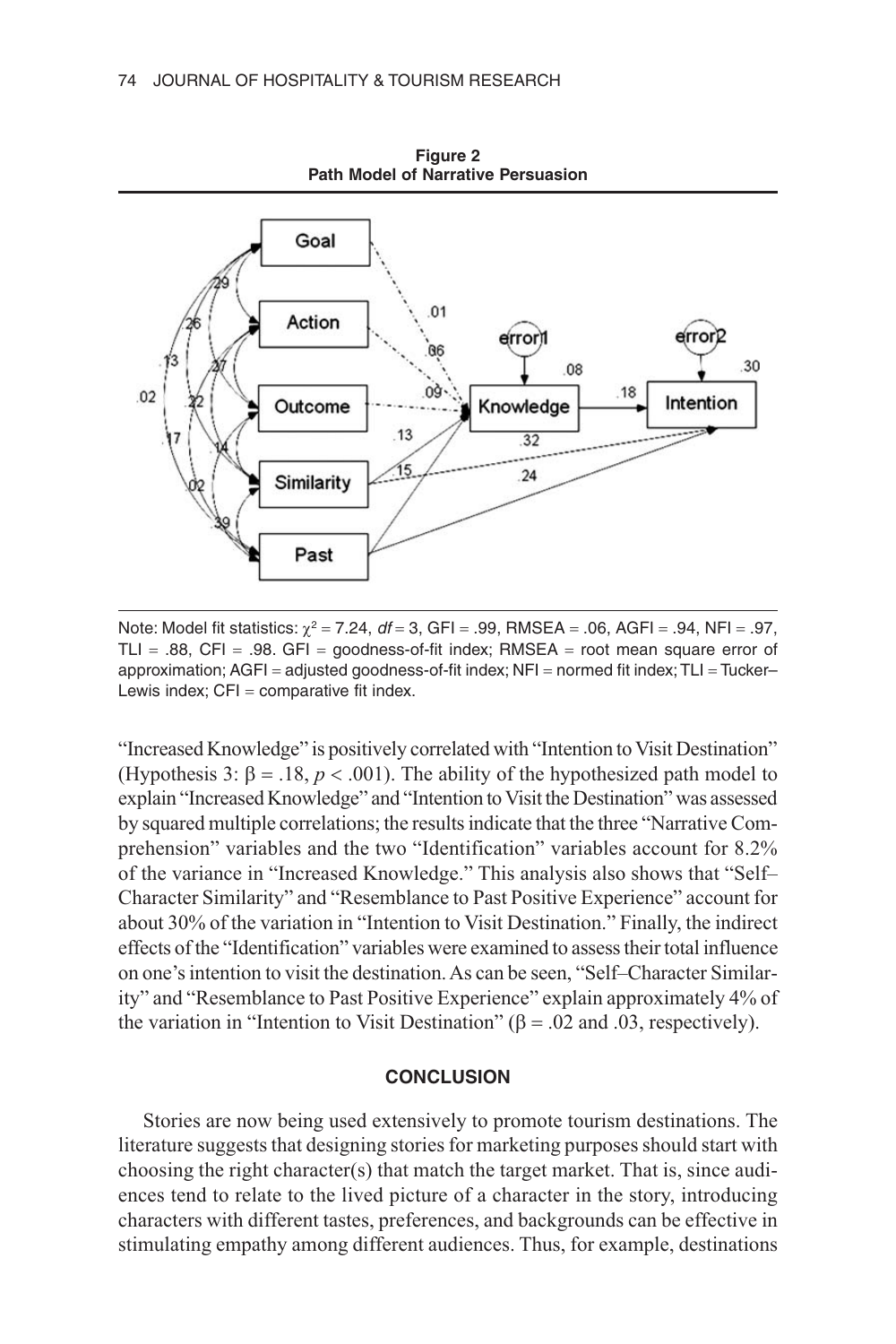targeting younger, more adventurous tourists will not benefit from family-oriented stories. On the other hand, destinations can introduce different genres of stories to diversify or expand the current market. Portraying different stories will be effective in providing diverse hypothetical scenarios of travel. Introducing different travel genres and different story characters can be regarded as customization in advertising; the message about the product (bundles of products) is delivered differently to different market segments.

The results of this study indicate that simply understanding the story (i.e., narrative comprehension) has little effect on the increased knowledge about a destination. Although chronology and causality within a story particularly add to the detailed information about particular tourism activities within a period of time in narrative, identification of resemblance to past experience and identification of story character(s) as themselves are more significant to increase audiences' knowledge and can lead to intention to visit destination. Consistent with the concept of mental simulation and narrative transportation (Escalas, 2004a, 2004b) and consumption visions (Phillips et al., 1995), the results of this study indicate that it vital the potential traveler identify with characters of the story. That is, mental simulation and consumption visions can be formed only when audiences experience the present nonself-referencing narrative processing (i.e., reading stories about others) that leads to future self-referencing imagery (i.e., imagining the self experiencing the same things). This process is enabled when audiences find the stories to resemble the stories stored in their memories (i.e., the stories remind them of past experiences) and more strongly when audiences can identify the characters as having similarities with them (i.e., audiences fully understand why the characters choose some actions to fulfill certain recognizable goals).

Several implications can be drawn for from this research. First, it clearly supports the findings of previous research indicating that consumers' stories can be used very effectively to promote a destination, for example, by introducing blogging facilities on the official tourist websites. Furthermore, since many previous researchers have emphasized the importance of word of mouth, it is argued that blogs where visitors write down their experiences in their own words provide information as well as advertising to persuade people to visit the destination. Finally, this research opens a pathway to similar research investigating the use of digital media for marketing purposes in tourism and hospitality.

Although the results support the conceptual framework and instruments developed for this research, it has several limitations. First, this study was conducted mainly with student samples. Although this can be rationalized with the fact that most active blog writers and readers are young (Herring, Scheidt, Kouper, & Wright, 2006; RarePlay, 2006), a further study with more respondents of different age-groups would strengthen the argument to generalize the results. Second, respondents were asked to read the entire blog entry before responding to the questionnaires. This task was given based on the assumption that to comprehend the story, audience needs to follow the narrative from beginning to end. However, a further study capturing variations in audience story-reading behavior and their narrative comprehension will also increase generalization. Third, this study suggests a direct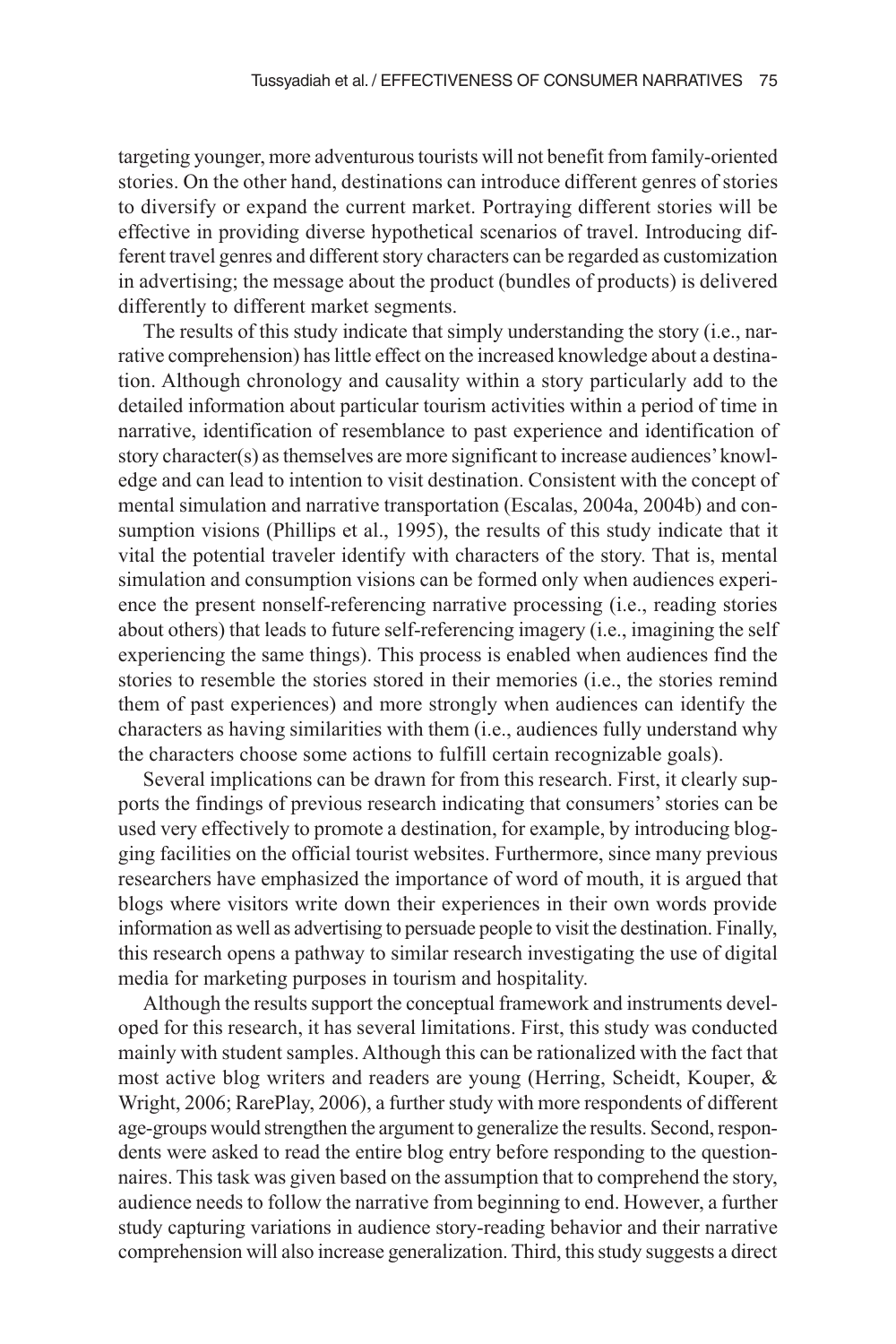causal relationship from increased knowledge about destination to intention to visit destination. Several researches in advertising and tourism, specifically those using the hierarchical model of stimulus–response effects (see Chiou, Wan, & Lee, 2008; Gresham & Shimp, 1985), suggest brand attitude as another construct to measure advertising effectiveness. Extending the theoretical framework to include audiences' attitude to the destination will improve the theory development.

#### **REFERENCES**

- Adaval, R., & Wyer, R. (1998). The role of narrative in consumer information processing. *Journal of Consumer Psychology, 7*, 207-248.
- Andrews, M. (2000). Introduction to narrative and life history. In M. Andrews, S. D. Sclater, & C. Squire (Eds.), *Lines of narrative: psychosocial perspectives* (pp. 77-80). London, England: Routledge.
- Arbuckle, J. L. (2007). *Amos 16.0 user's guide*. Chicago, IL: Amos Development Corporation.
- Boje, D. M. (1999). Is Nike Roadrunner or Wile E. Coyote? A postmodern organization analysis of double logic. *Journal of Business and Entrepreneurship, 2*, 77-109.
- Carroll, N. (2001). *Beyond Aesthetics: Philosophical Essays. New York: Cambridge University Press*.
- Chi, C. G.-Q., & Qu, H. (2008). Examining the structural relationships of destination image, tourist satisfaction and destination loyalty: An integrated approach. *Tourism Management, 29*, 624-636.
- Chiou, W.-B., Wan, C.-S., & Lee, H.-Y. (2008). Virtual experience vs. brochures in the advertisement of scenic spots: How cognitive preferences and order effects influence advertising effects on consumers. *Tourism Management, 29*(1), 146-150.
- Connelly, F. M., & Clandinin, D. J. (1990). Stories of experience and narrative inquiry. *Educational Researcher, 19*(5), 2-14.
- Cragan, J., & Shields, D. (1995). *Symbolic theories in applied communication research: Bormann, Burke, and Fisher*. Cresskil, NJ: Hampton.
- Craig, C. J. (2007). Story constellations: A narrative approach to contextualizing teachers' knowledge of school reform. *Teaching and Teacher Education, 23*, 173-188.
- Eakin, P. J. (1999). *How our lives become stories: Making selves*. Ithaca, NY: Cornell University Press.
- Escalas, J. E. (2004a). Imagine yourself in the product: Mental simulation, narrative transportation, and persuasion. *Journal of Advertising, 33*(2), 37-48.
- Escalas, J. E. (2004b). Narrative processing: Building consumer connections to brands. *Journal of Consumer Psychology, 14*, 168-180.
- Feagin, S. L. (2007). On Noel Carroll on narrative closure. *Philosophy Study, 135*, 17-25.
- Fodness, D., & Murray, B. (1999). A model of tourist information search behavior. *Journal of Travel Research, 37*, 220-230.
- Gabriel, Y. (2000). *Storytelling in organizations: Facts, fictions, and fantasies*. Oxford, England: Oxford University Press.
- Godar, S. (2005, November). *Worldwide world-of-mouth communication: Impact of a paradigm shift.* Paper presented at the annual meeting of the Academy of International Business, Southeast USA Chapter, Charleston, SC.
- Gresham, L. G., & Shimp, T. A. (1985), Attitude toward the advertisement and brand attitudes: A classical conditioning perspective. *Journal of Advertising, 14*(1), 10-49.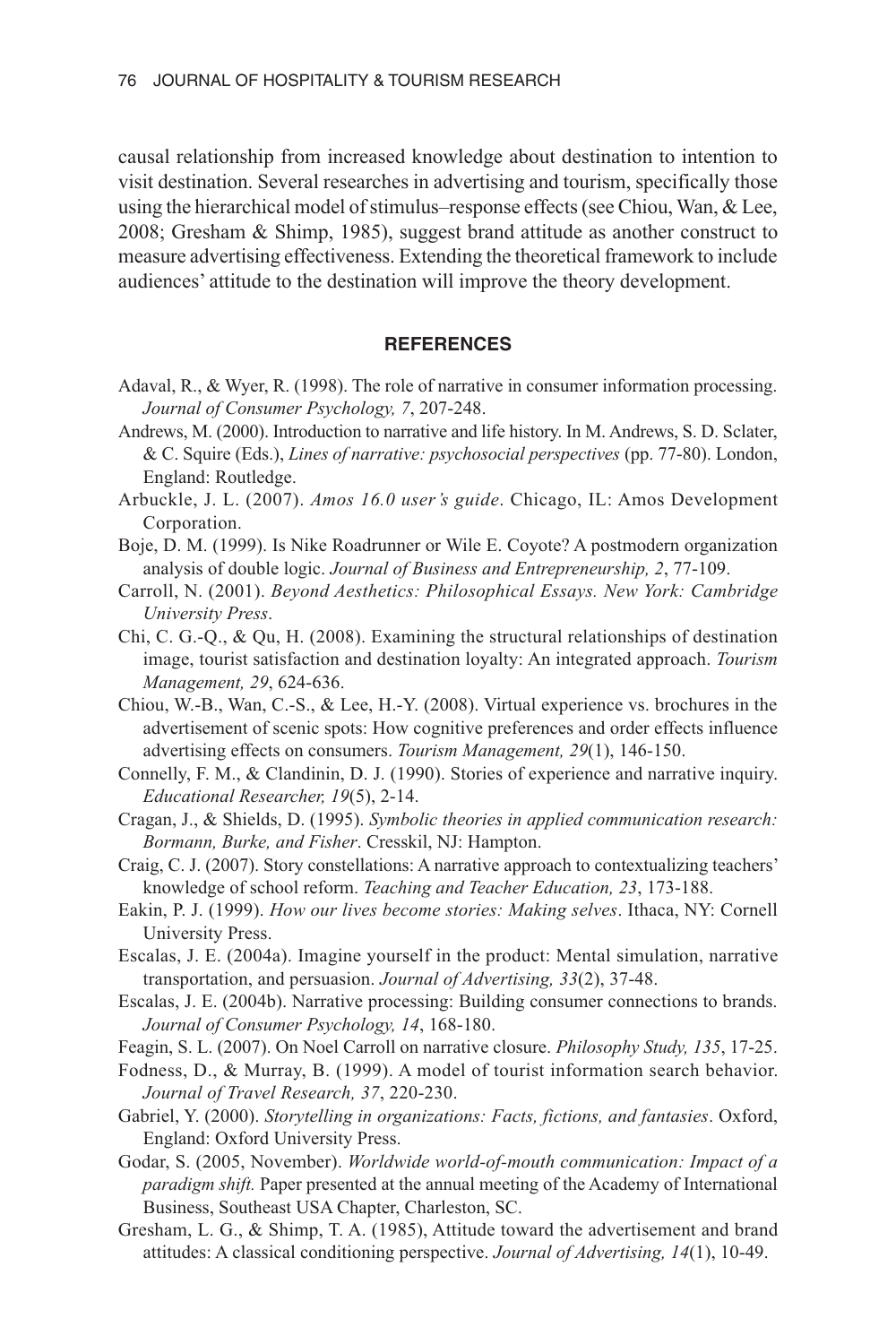- Hair, J., Anderson, R., Tatham, R., & Black, W. (1998). *Multivariate Data Analysis*. Upper Saddle River, NJ: Prentice-Hall.
- Herring, S. C., Scheidt, L. A., Kouper, I., & Wright, E. (2006). Longitudinal content analysis of weblogs: 2003-2004. In M. Tremayne (Ed.), *Citizenship and the future of media* (pp. 3-20). London, England: Routledge.
- Hwang, Y., Gretzel, U., & Fesenmaier, D. R. (2006). Multi-city trip patterns: International tourists to the U.S. *Annals of Tourism Research, 33*, 1057-1078.
- Jameson, D. A. (2001). Narrative discourse and management action. *Journal of Business Communication, 38*, 476-511.
- Learned, A. (2007). *Marketing via stories: The selling power of narrative in a conceptual age.* Retrieved from http://www.marketingprofs.com/7/marketing-via-stories-sellingpower-conceptual-age-learned.asp
- Litvin, S., Goldsmith, R., & Pan, B. (2008). Electronic word-of-mouth in hospitality and tourism management. *Tourism Management, 29*, 458-468.
- Luna, D. (2005). Integrating ad information: A text-processing perspective. *Journal of Consumer Psychology, 15*, 38-51.
- Mackay, K. J., & Smith, M. C. (2005). Destination advertising: Age and formal effects on memory. *Annals of Tourism Research, 33*, 7-24.
- Mattila, A. S. (2000). The role of narrative in the advertising of experiential services. *Journal of Service Research, 3*, 35-45.
- Mattila, A. S. (2002). The use of narrative appeals in promoting restaurant experiences. *Journal of Hospitality & Tourism Research, 26*, 379-395.
- Padgett, D., & Allen, D. (1997). Communicating experiences: A narrative approach to creating service brand image. *Journal of Advertising, 26*(4), 49-61.
- Pan, B., MacLaurin, T., & Crotts, J. C. (2007). Travel blogs and the implications for destination marketing. *Journal of Travel Research, 46*, 35-45.
- Phillips, D. M, Olson, J. C., & Baumgartner, H. (1995).Consumption visions in consumer decision-making. In F. Kardes & M. Sujan (Eds.), *Advances in consumer research* (Vol. 22, pp. 280-284). Provo, UT: Association for Consumer Research.
- Polkinghorne, D. (1988). *Narrative knowing and the human sciences*. Albany, NY: State University of New York Press.
- Polkinghorne, D. E. (1997). Reporting qualitative research as practice. In W. G. Tierney & Y. S. Lincoln (Eds.), *Representation and the text: Re-framing the narrative voice* (pp. 3-21). Albany: State University of New York Press.
- RarePlay (2006). *Age demographics make a difference in blogging*. Retrieved from http:// www.rareplay.com/uploads/File/RAREPLAY-Age%20Demographics%20Make%20 a%20Difference%20in%20Blogging.Nov2006.pdf
- Ricoeur, P. (1984). *Time and narrative* (K. McLaughlin & D. Pellauer, Trans.). Chicago, IL: University of Chicago Press.
- Sarbin, T. R. (Ed.). (1986). *Narrative psychology: The storied nature of human conduct*. London, England: Praeger.
- Tussyadiah, I. P., & Fesenmaier, D. R. (2008). Marketing places through first-person stories: An analysis of Pennsylvania Roadtripper blog. *Journal of Travel & Tourism Marketing, 25*, 299-311.
- Varaki, B. S. (2007). Narrative inquiry in educational research. *Forum: Qualitative social research, 8*(1). Retrieved from http://www.qualitative-research.net/fqs-texte/1-07/07- 1-4-e.htm
- Vogt, C., & Fesenmaier, D. R. (1990). Expanding the functional information search model. *Annals of Tourism Research, 25*, 551-578.